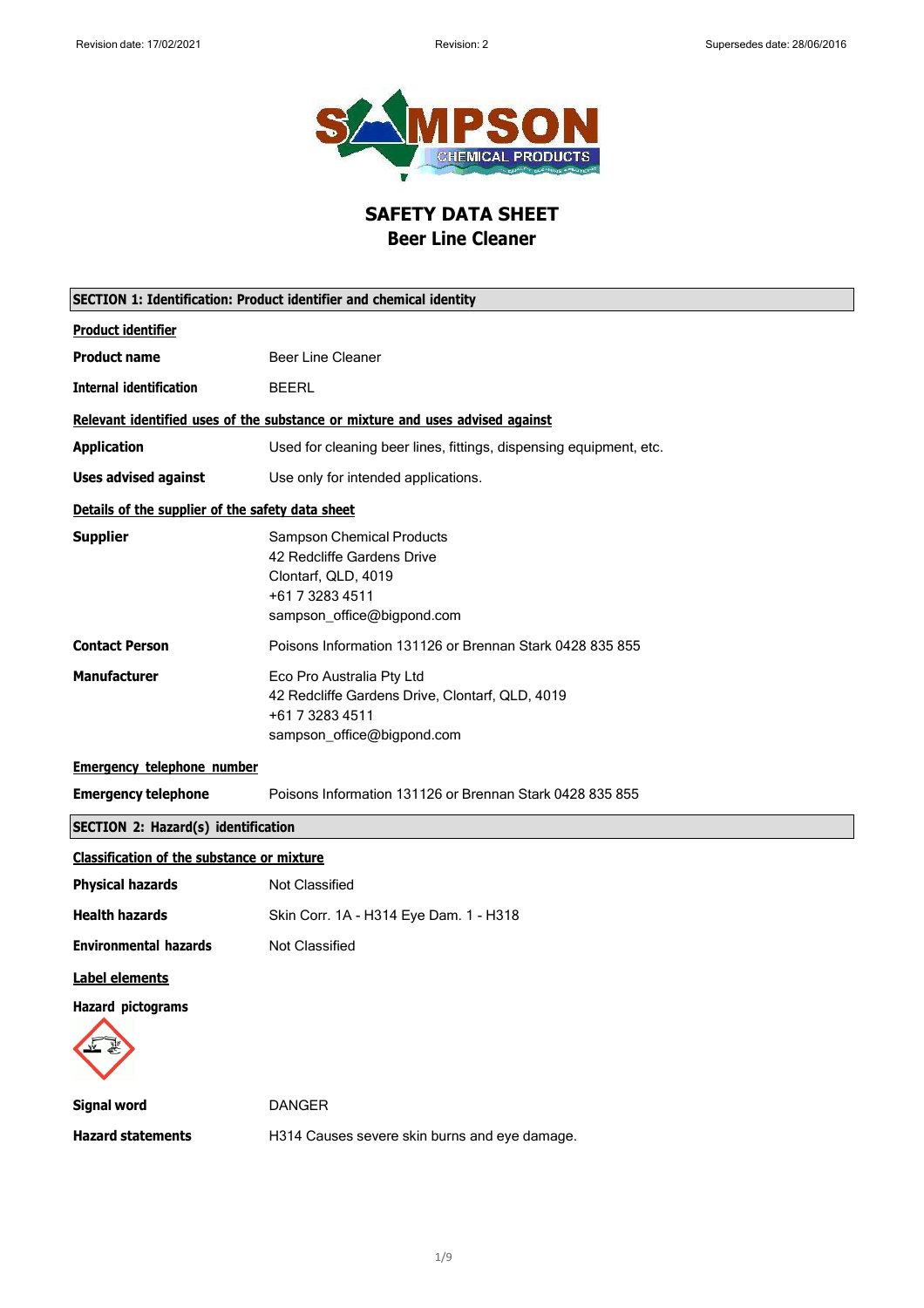| <b>Precautionary statements</b> | P260 Do not breathe vapour/ spray.<br>P264 Wash contaminated skin thoroughly after handling.<br>P280 Wear protective gloves/ protective clothing/ eye protection/ face protection.<br>P301+P330+P331 IF SWALLOWED: Rinse mouth. Do NOT induce vomiting.<br>P303+P361+P353 IF ON SKIN (or hair): Take off immediately all contaminated clothing.<br>Rinse skin with water/ shower.<br>P304+P340 IF INHALED: Remove victim to fresh air and keep at rest in a position<br>comfortable for breathing.<br>P305+P351+P338 IF IN EYES: Rinse cautiously with water for several minutes. Remove<br>contact lenses, if present and easy to do. Continue rinsing.<br>P310 Immediately call a POISON CENTER or doctor/ physician.<br>P321 Specific treatment (see medical advice on this label).<br>P363 Wash contaminated clothing before reuse.<br>P405 Store locked up.<br>P501 Dispose of contents/ container in accordance with national regulations. |
|---------------------------------|--------------------------------------------------------------------------------------------------------------------------------------------------------------------------------------------------------------------------------------------------------------------------------------------------------------------------------------------------------------------------------------------------------------------------------------------------------------------------------------------------------------------------------------------------------------------------------------------------------------------------------------------------------------------------------------------------------------------------------------------------------------------------------------------------------------------------------------------------------------------------------------------------------------------------------------------------|
| <b>Contains</b>                 | Sodium Hydroxide                                                                                                                                                                                                                                                                                                                                                                                                                                                                                                                                                                                                                                                                                                                                                                                                                                                                                                                                 |

### **Other hazards**

This product does not contain any substances classified as PBT (persistent, bioaccumulative and toxic) or vPvB (very persistent and very bioaccumulative).

| <b>SECTION 3: Composition and information on ingredients</b> |            |
|--------------------------------------------------------------|------------|
| <b>Mixtures</b>                                              |            |
| <b>Caustic Soda</b>                                          | $10 - 30%$ |
| CAS number: 1310-73-2                                        |            |
| Sodium Metasilicate Pentahydrate                             | $1 - 10%$  |

CAS number: 10213-79-3

#### **SECTION 4: First aid measures**

### **Description of first aid measures**

| <b>General information</b>        | Get medical attention if any discomfort continues. Show this Safety Data Sheet to the medical<br>personnel. Chemical burns must be treated by a physician.                                                                                                                                                                                 |
|-----------------------------------|--------------------------------------------------------------------------------------------------------------------------------------------------------------------------------------------------------------------------------------------------------------------------------------------------------------------------------------------|
| <b>Inhalation</b>                 | Move affected person to fresh air and keep warm and at rest in a position comfortable for<br>breathing. Maintain an open airway. Loosen tight clothing such as collar, tie or belt. Rinse<br>nose and mouth with water. Never give anything by mouth to an unconscious person. Get<br>medical attention if symptoms are severe or persist. |
| <b>Ingestion</b>                  | Rinse mouth thoroughly with water. Give a few small glasses of water or milk to drink. Stop if<br>the affected person feels sick as vomiting may be dangerous. Get medical attention.                                                                                                                                                      |
| <b>Skin Contact</b>               | It is important to remove the substance from the skin immediately. Rinse immediately with<br>plenty of water. Continue to rinse for at least 15 minutes and get medical attention. Chemical<br>burns must be treated by a physician.                                                                                                       |
| Eye contact                       | Rinse immediately with plenty of water. Do not rub eye. Remove any contact lenses and open<br>eyelids wide apart. Continue to rinse for at least 15 minutes and get medical attention.                                                                                                                                                     |
| <b>Protection of first aiders</b> | It may be dangerous for first aid personnel to carry out mouth-to-mouth resuscitation.                                                                                                                                                                                                                                                     |
|                                   | Most important symptoms and effects, both acute and delayed                                                                                                                                                                                                                                                                                |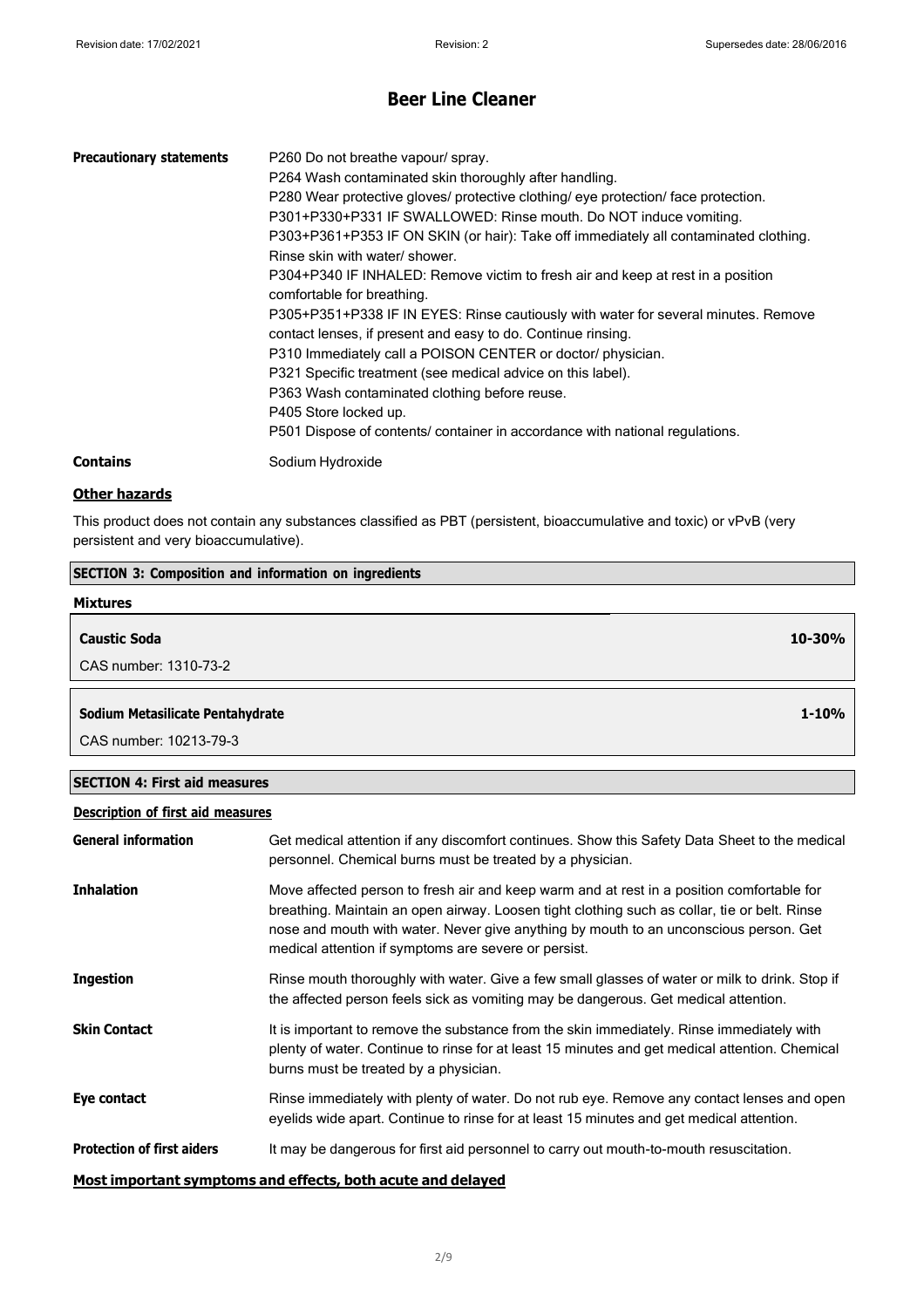| <b>General information</b>                            | The severity of the symptoms described will vary dependent on the concentration and the<br>length of exposure.                                                                                                                                                                                                                                                                                                                                                                                                                                                                                                                                              |
|-------------------------------------------------------|-------------------------------------------------------------------------------------------------------------------------------------------------------------------------------------------------------------------------------------------------------------------------------------------------------------------------------------------------------------------------------------------------------------------------------------------------------------------------------------------------------------------------------------------------------------------------------------------------------------------------------------------------------------|
| <b>Inhalation</b>                                     | A single exposure may cause the following adverse effects: Corrosive to the respiratory tract.<br>Symptoms following overexposure may include the following: Severe irritation of nose and<br>throat.                                                                                                                                                                                                                                                                                                                                                                                                                                                       |
| <b>Ingestion</b>                                      | May cause chemical burns in mouth, oesophagus and stomach. Symptoms following<br>overexposure may include the following: Severe stomach pain. Nausea, vomiting.                                                                                                                                                                                                                                                                                                                                                                                                                                                                                             |
| Skin contact                                          | Causes severe burns. Symptoms following overexposure may include the following: Pain or<br>irritation. Redness. Blistering may occur.                                                                                                                                                                                                                                                                                                                                                                                                                                                                                                                       |
| Eye contact                                           | Causes serious eye damage. Symptoms following overexposure may include the following:<br>Pain. Profuse watering of the eyes. Redness.                                                                                                                                                                                                                                                                                                                                                                                                                                                                                                                       |
|                                                       | Indication of any immediate medical attention and special treatment needed                                                                                                                                                                                                                                                                                                                                                                                                                                                                                                                                                                                  |
| Notes for the doctor                                  | Treat symptomatically.                                                                                                                                                                                                                                                                                                                                                                                                                                                                                                                                                                                                                                      |
| <b>SECTION 5: Firefighting measures</b>               |                                                                                                                                                                                                                                                                                                                                                                                                                                                                                                                                                                                                                                                             |
| <b>Extinguishing media</b>                            |                                                                                                                                                                                                                                                                                                                                                                                                                                                                                                                                                                                                                                                             |
| Suitable extinguishing media                          | The product is not flammable. Extinguish with alcohol-resistant foam, carbon dioxide, dry<br>powder or water fog. Use fire-extinguishing media suitable for the surrounding fire.                                                                                                                                                                                                                                                                                                                                                                                                                                                                           |
| <b>Unsuitable extinguishing</b><br>media              | Do not use water jet as an extinguisher, as this will spread the fire.                                                                                                                                                                                                                                                                                                                                                                                                                                                                                                                                                                                      |
| Special hazards arising from the substance or mixture |                                                                                                                                                                                                                                                                                                                                                                                                                                                                                                                                                                                                                                                             |
| <b>Specific hazards</b>                               | Containers can burst violently or explode when heated, due to excessive pressure build-up.<br>Severe corrosive hazard. Water used for fire extinguishing, which has been in contact with the<br>product, may be corrosive.                                                                                                                                                                                                                                                                                                                                                                                                                                  |
| <b>Hazardous combustion</b><br>products               | Thermal decomposition or combustion products may include the following substances: Very<br>toxic or corrosive gases or vapours.                                                                                                                                                                                                                                                                                                                                                                                                                                                                                                                             |
| <b>Advice for firefighters</b>                        |                                                                                                                                                                                                                                                                                                                                                                                                                                                                                                                                                                                                                                                             |
| <b>Protective actions during</b><br>firefighting      | Avoid breathing fire gases or vapours. Evacuate area. Keep upwind to avoid inhalation of<br>gases, vapours, fumes and smoke. Cool containers exposed to heat with water spray and<br>remove them from the fire area if it can be done without risk. Cool containers exposed to<br>flames with water until well after the fire is out. If a leak or spill has not ignited, use water<br>spray to disperse vapours and protect men stopping the leak. Avoid discharge to the aquatic<br>environment. Control run-off water by containing and keeping it out of sewers and<br>watercourses. If risk of water pollution occurs, notify appropriate authorities. |
| Special protective equipment<br>for firefighters      | Regular protection may not be safe. Wear chemical protective suit. Wear positive-pressure<br>self-contained breathing apparatus (SCBA) and appropriate protective clothing. Firefighter's<br>clothing conforming to Australia/New Zealand Standards AS/NZS 4967 (for clothing) AS/NZS<br>1801 (for helmets), AS/NZS 4821 (for protective boots), AS/NZS 1801 (for protective gloves)<br>will provide a basic level of protection for chemical incidents.                                                                                                                                                                                                    |
| <b>Hazchem Code</b>                                   | 2X                                                                                                                                                                                                                                                                                                                                                                                                                                                                                                                                                                                                                                                          |
| <b>SECTION 6: Accidental release measures</b>         |                                                                                                                                                                                                                                                                                                                                                                                                                                                                                                                                                                                                                                                             |

**Personal precautions, protective equipment and emergency procedures**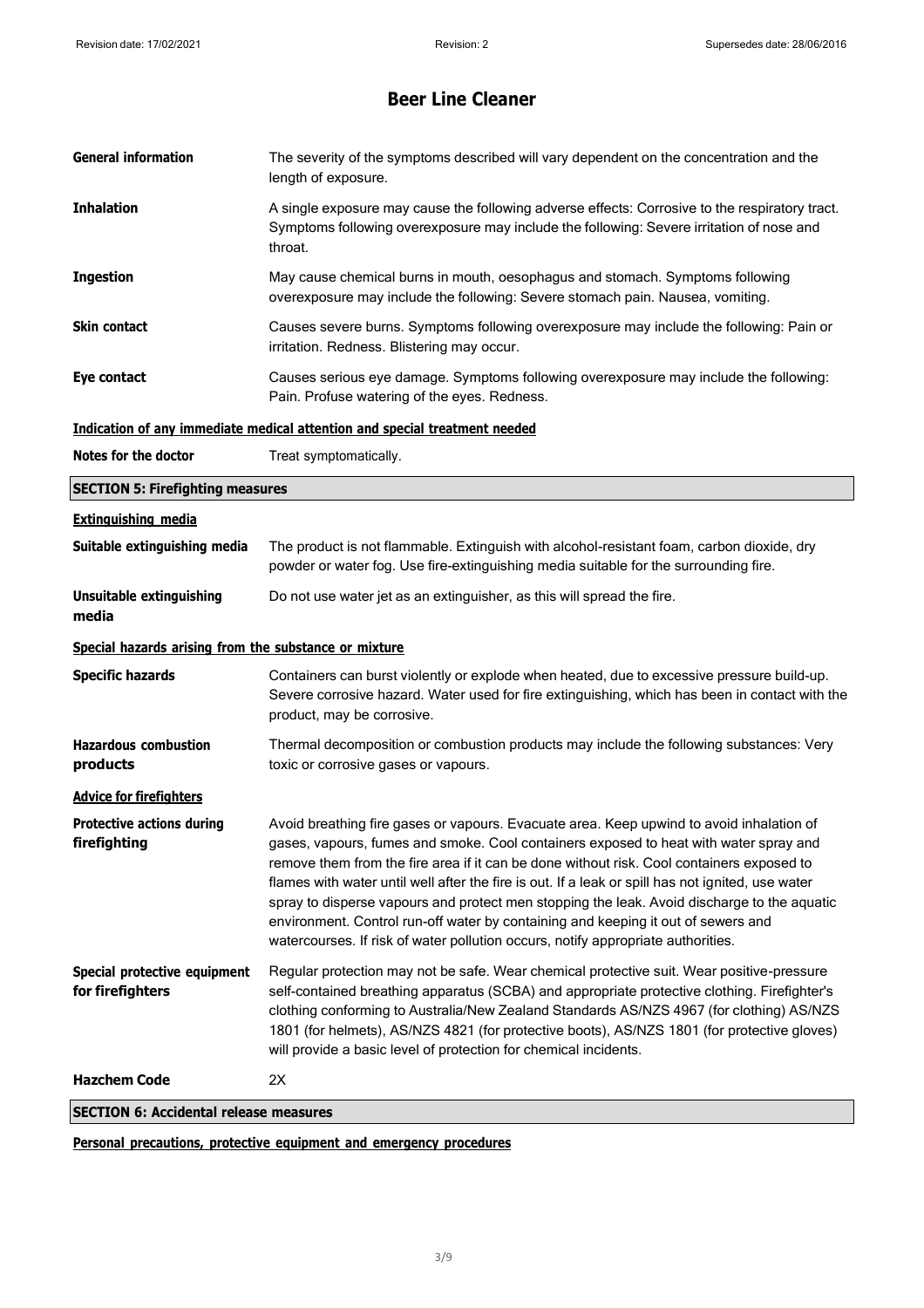| <b>Personal precautions</b>                                                                                                   | Wear protective clothing as described in Section 8 of this safety data sheet. No action shall be<br>taken without appropriate training or involving any personal risk. Avoid inhalation of dust and<br>vapours. Use suitable respiratory protection if ventilation is inadequate. Avoid contact with<br>skin and eyes.                                                                                                                                                                                                                                                                                                                                                                                       |
|-------------------------------------------------------------------------------------------------------------------------------|--------------------------------------------------------------------------------------------------------------------------------------------------------------------------------------------------------------------------------------------------------------------------------------------------------------------------------------------------------------------------------------------------------------------------------------------------------------------------------------------------------------------------------------------------------------------------------------------------------------------------------------------------------------------------------------------------------------|
| <b>Environmental precautions</b>                                                                                              |                                                                                                                                                                                                                                                                                                                                                                                                                                                                                                                                                                                                                                                                                                              |
| <b>Environmental precautions</b>                                                                                              | The product may affect the acidity (pH) of water which may have hazardous effects on aquatic<br>organisms. Avoid discharge to the aquatic environment.                                                                                                                                                                                                                                                                                                                                                                                                                                                                                                                                                       |
| Methods and material for containment and cleaning up                                                                          |                                                                                                                                                                                                                                                                                                                                                                                                                                                                                                                                                                                                                                                                                                              |
| Methods for cleaning up                                                                                                       | Wear protective clothing as described in Section 8 of this safety data sheet. Clear up spills<br>immediately and dispose of waste safely. This product is corrosive. Small Spillages: Collect<br>spillage. Large Spillages: Absorb spillage with non-combustible, absorbent material. The<br>contaminated absorbent may pose the same hazard as the spilled material. Collect and place<br>in suitable waste disposal containers and seal securely. Label the containers containing waste<br>and contaminated materials and remove from the area as soon as possible. Flush<br>contaminated area with plenty of water. Wash thoroughly after dealing with a spillage. For<br>waste disposal, see Section 13. |
| Reference to other sections                                                                                                   |                                                                                                                                                                                                                                                                                                                                                                                                                                                                                                                                                                                                                                                                                                              |
| <b>Reference to other sections</b>                                                                                            | For personal protection, see Section 8. See Section 11 for additional information on health<br>hazards. See Section 12 for additional information on ecological hazards. For waste disposal,<br>see Section 13.                                                                                                                                                                                                                                                                                                                                                                                                                                                                                              |
|                                                                                                                               | SECTION 7: Handling and storage, including how the chemical may be safely used                                                                                                                                                                                                                                                                                                                                                                                                                                                                                                                                                                                                                               |
| <b>Precautions for safe handling</b>                                                                                          |                                                                                                                                                                                                                                                                                                                                                                                                                                                                                                                                                                                                                                                                                                              |
| <b>Usage precautions</b>                                                                                                      | Read and follow manufacturer's recommendations. Wear protective clothing as described in<br>Section 8 of this safety data sheet. Keep away from food, drink and animal feeding stuffs.<br>Handle all packages and containers carefully to minimise spills. Keep container tightly sealed<br>when not in use. Avoid the formation of mists. This product is corrosive. Immediate first aid is<br>imperative. Do not handle until all safety precautions have been read and understood. Do not<br>handle broken packages without protective equipment. Do not reuse empty containers.                                                                                                                          |
| Advice on general<br>occupational hygiene                                                                                     | Wash promptly if skin becomes contaminated. Take off contaminated clothing and wash<br>before reuse. Wash contaminated clothing before reuse.                                                                                                                                                                                                                                                                                                                                                                                                                                                                                                                                                                |
| Conditions for safe storage, including any incompatibilities                                                                  |                                                                                                                                                                                                                                                                                                                                                                                                                                                                                                                                                                                                                                                                                                              |
| <b>Storage precautions</b>                                                                                                    | Store locked up. Keep only in the original container. Keep container tightly closed, in a cool,<br>well ventilated place. Keep containers upright. Protect containers from damage. Keep away<br>from food, drink and animal feeding stuffs. Store away from incompatible materials (see<br>Section 10).                                                                                                                                                                                                                                                                                                                                                                                                      |
| <b>Storage class</b>                                                                                                          | Corrosive storage.                                                                                                                                                                                                                                                                                                                                                                                                                                                                                                                                                                                                                                                                                           |
| Specific end use(s)                                                                                                           |                                                                                                                                                                                                                                                                                                                                                                                                                                                                                                                                                                                                                                                                                                              |
| Specific end use(s)                                                                                                           | The identified uses for this product are detailed in Section 1.                                                                                                                                                                                                                                                                                                                                                                                                                                                                                                                                                                                                                                              |
| <b>SECTION 8: Exposure controls and personal protection</b>                                                                   |                                                                                                                                                                                                                                                                                                                                                                                                                                                                                                                                                                                                                                                                                                              |
| <b>Control parameters</b><br><b>Occupational exposure limits</b><br><b>Caustic Soda</b><br>Ceiling value: 2 mg/m <sup>3</sup> |                                                                                                                                                                                                                                                                                                                                                                                                                                                                                                                                                                                                                                                                                                              |
| <b>Exposure controls</b>                                                                                                      |                                                                                                                                                                                                                                                                                                                                                                                                                                                                                                                                                                                                                                                                                                              |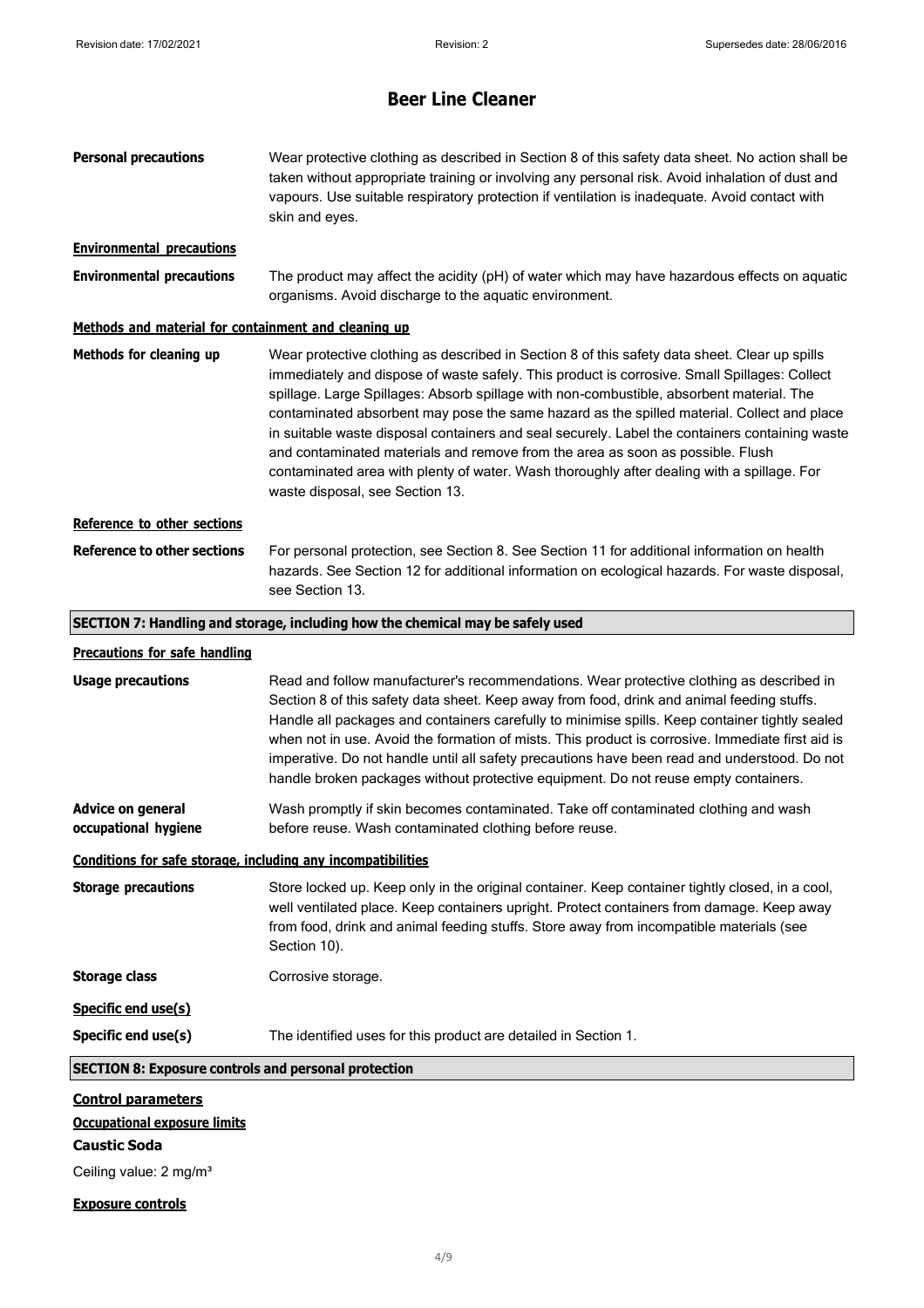### **Protective equipment**







| Appropriate engineering<br>controls       | Provide adequate ventilation. Observe any occupational exposure limits for the product or<br>ingredients.                                                                                                                                                                                                                                                                                                                                                                                                                                                                                                           |
|-------------------------------------------|---------------------------------------------------------------------------------------------------------------------------------------------------------------------------------------------------------------------------------------------------------------------------------------------------------------------------------------------------------------------------------------------------------------------------------------------------------------------------------------------------------------------------------------------------------------------------------------------------------------------|
| Eye/face protection                       | Wear tight-fitting, chemical splash goggles or face shield. If inhalation hazards exist, a full-<br>face respirator may be required instead.                                                                                                                                                                                                                                                                                                                                                                                                                                                                        |
| <b>Hand protection</b>                    | Wear protective gloves. The most suitable glove should be chosen in consultation with the<br>glove supplier/manufacturer, who can provide information about the breakthrough time of the<br>glove material. To protect hands from chemicals, gloves should comply with Australia/New<br>Zealand Standard AS/NZS 2161. Considering the data specified by the glove manufacturer,<br>check during use that the gloves are retaining their protective properties and change them as<br>soon as any deterioration is detected. Frequent changes are recommended.                                                        |
| Other skin and body<br>protection         | Wear appropriate clothing to prevent any possibility of skin contact.                                                                                                                                                                                                                                                                                                                                                                                                                                                                                                                                               |
| <b>Hygiene measures</b>                   | Wash hands thoroughly after handling. Wash at the end of each work shift and before eating,<br>smoking and using the toilet. Do not eat, drink or smoke when using this product.                                                                                                                                                                                                                                                                                                                                                                                                                                    |
| <b>Respiratory protection</b>             | Ensure all respiratory protective equipment is suitable for its intended use and complies with<br>Australia/New Zealand Standard AS/NZS 1716. Check that the respirator fits tightly and the<br>filter is changed regularly. Gas and combination filter cartridges should comply with<br>Australia/New Zealand Standard AS/NZS 1716. Full face mask respirators with replaceable<br>filter cartridges should comply with Australia/New Zealand Standard AS/NZS 1716. Half mask<br>and quarter mask respirators with replaceable filter cartridges should comply with<br>Australia/New Zealand Standard AS/NZS 1716. |
| <b>Environmental exposure</b><br>controls | Keep container tightly sealed when not in use. Emissions from ventilation or work process<br>equipment should be checked to ensure they comply with the requirements of environmental<br>protection legislation. In some cases, fume scrubbers, filters or engineering modifications to<br>the process equipment will be necessary to reduce emissions to acceptable levels.                                                                                                                                                                                                                                        |

### **SECTION 9: Physical and chemical properties**

### **Information on basic physical and chemical properties**

| <b>Appearance</b>       | Clear liquid.            |
|-------------------------|--------------------------|
| <b>Colour</b>           | Water-white.             |
| Odour                   | No characteristic odour. |
| рH                      | >12                      |
| <b>Specific Gravity</b> | 1.09                     |
|                         |                          |

### **SECTION 10: Stability and reactivity**

| <b>Reactivity</b>                            | Reacts violently with acids.                                                                                           |
|----------------------------------------------|------------------------------------------------------------------------------------------------------------------------|
| <b>Stability</b>                             | Stable at normal ambient temperatures and when used as recommended. Stable under the<br>prescribed storage conditions. |
| <b>Possibility of hazardous</b><br>reactions | Acids.                                                                                                                 |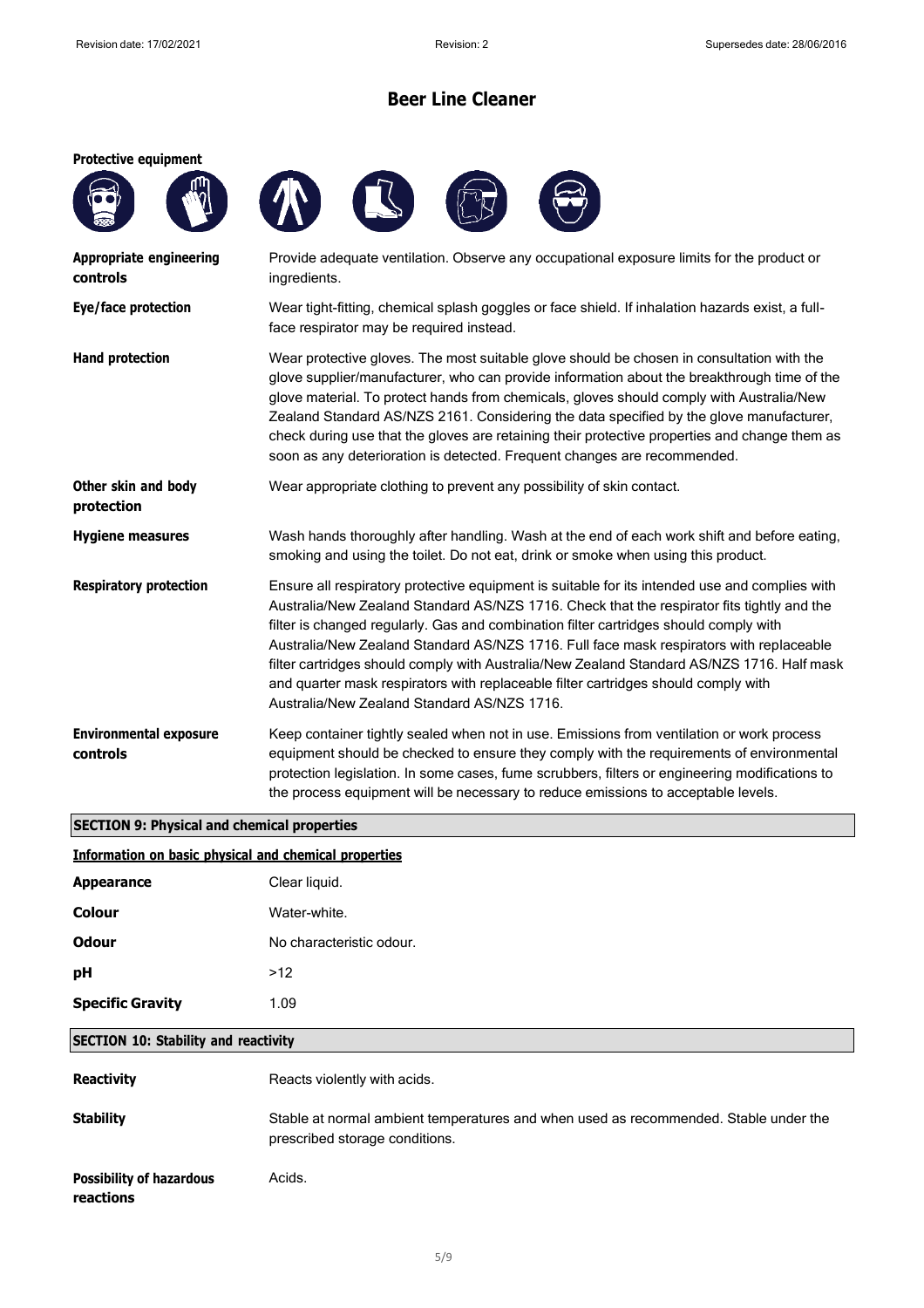| <b>Conditions to avoid</b>                                                                                                         | No specific requirements are anticipated under normal conditions of use.                                                                                                  |  |
|------------------------------------------------------------------------------------------------------------------------------------|---------------------------------------------------------------------------------------------------------------------------------------------------------------------------|--|
| <b>Materials to avoid</b>                                                                                                          | Avoid contact with acids. Metals                                                                                                                                          |  |
| <b>Hazardous decomposition</b><br>products                                                                                         | Does not decompose when used and stored as recommended. Thermal decomposition or<br>combustion products may include the following substances: Corrosive gases or vapours. |  |
| <b>SECTION 11: Toxicological information</b>                                                                                       |                                                                                                                                                                           |  |
| <b>Information on toxicological effects</b>                                                                                        |                                                                                                                                                                           |  |
| <b>Acute toxicity - oral</b><br>Notes (oral LD <sub>50</sub> )                                                                     | Based on available data the classification criteria are not met.                                                                                                          |  |
| <b>Acute toxicity - dermal</b><br>Notes (dermal LD <sub>50</sub> )                                                                 | Based on available data the classification criteria are not met.                                                                                                          |  |
| <b>Acute toxicity - inhalation</b><br><b>Notes (inhalation LCso)</b>                                                               | Based on available data the classification criteria are not met.                                                                                                          |  |
| <b>Skin corrosion/irritation</b><br><b>Animal data</b>                                                                             | Skin Corr. 1A - H314 Causes severe burns.                                                                                                                                 |  |
| Serious eye damage/irritation                                                                                                      | Serious eye damage/irritation Eye Dam. 1 - H318 Corrosive to skin. Corrosivity to eyes is assumed.                                                                        |  |
| <b>Respiratory sensitisation</b>                                                                                                   |                                                                                                                                                                           |  |
| <b>Respiratory sensitisation</b>                                                                                                   | Based on available data the classification criteria are not met.                                                                                                          |  |
| <b>Skin sensitisation</b><br><b>Skin sensitisation</b>                                                                             | Based on available data the classification criteria are not met.                                                                                                          |  |
| Germ cell mutagenicity<br>Genotoxicity - in vitro                                                                                  | Based on available data the classification criteria are not met.                                                                                                          |  |
| <b>Carcinogenicity</b><br>Carcinogenicity                                                                                          | Based on available data the classification criteria are not met.                                                                                                          |  |
| <b>IARC</b> carcinogenicity                                                                                                        | None of the ingredients are listed or exempt.                                                                                                                             |  |
| <b>Reproductive toxicity</b><br>Reproductive toxicity - fertility Based on available data the classification criteria are not met. |                                                                                                                                                                           |  |
| <b>Reproductive toxicity -</b><br>development                                                                                      | Based on available data the classification criteria are not met.                                                                                                          |  |
| Specific target organ toxicity - single exposure<br><b>STOT - single exposure</b>                                                  | Not classified as a specific target organ toxicant after a single exposure.                                                                                               |  |
| Specific target organ toxicity - repeated exposure                                                                                 |                                                                                                                                                                           |  |
| <b>STOT - repeated exposure</b>                                                                                                    | Not classified as a specific target organ toxicant after repeated exposure.                                                                                               |  |
| <b>Aspiration hazard</b><br><b>Aspiration hazard</b>                                                                               | Based on available data the classification criteria are not met.                                                                                                          |  |
| <b>General information</b>                                                                                                         | The severity of the symptoms described will vary dependent on the concentration and the<br>length of exposure.                                                            |  |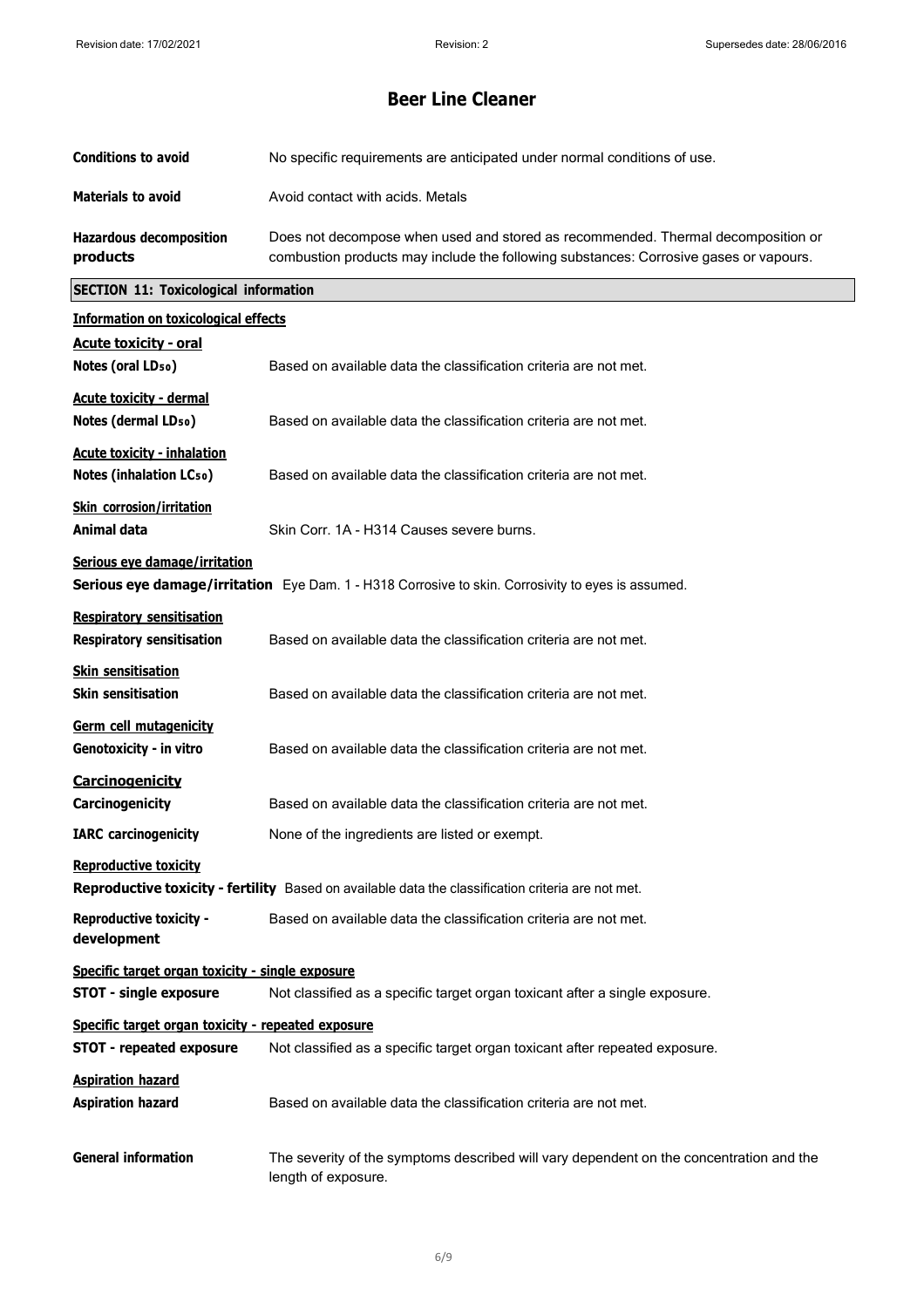| <b>Inhalation</b>                          | Corrosive to the respiratory tract. Symptoms following overexposure may include the<br>following: Severe irritation of nose and throat.                                                                                                                                                                                                                                                                                                                                                                                   |
|--------------------------------------------|---------------------------------------------------------------------------------------------------------------------------------------------------------------------------------------------------------------------------------------------------------------------------------------------------------------------------------------------------------------------------------------------------------------------------------------------------------------------------------------------------------------------------|
| <b>Ingestion</b>                           | May cause chemical burns in mouth, oesophagus and stomach. Symptoms following<br>overexposure may include the following: Severe stomach pain. Nausea, vomiting.                                                                                                                                                                                                                                                                                                                                                           |
| <b>Skin Contact</b>                        | Causes severe burns. Symptoms following overexposure may include the following: Pain or<br>irritation. Redness. Blistering may occur.                                                                                                                                                                                                                                                                                                                                                                                     |
| Eye contact                                | Causes serious eye damage. Symptoms following overexposure may include the following:<br>Pain. Profuse watering of the eyes. Redness.                                                                                                                                                                                                                                                                                                                                                                                     |
| <b>Route of exposure</b>                   | Ingestion Inhalation Skin and/or eye contact                                                                                                                                                                                                                                                                                                                                                                                                                                                                              |
| <b>Target Organs</b>                       | No specific target organs known.                                                                                                                                                                                                                                                                                                                                                                                                                                                                                          |
| <b>SECTION 12: Ecological information</b>  |                                                                                                                                                                                                                                                                                                                                                                                                                                                                                                                           |
| <b>Ecotoxicity</b>                         | Not regarded as dangerous for the environment. However, large or frequent spills may have<br>hazardous effects on the environment.                                                                                                                                                                                                                                                                                                                                                                                        |
| <b>Toxicity</b>                            | Based on available data the classification criteria are not met.                                                                                                                                                                                                                                                                                                                                                                                                                                                          |
| Persistence and degradability              |                                                                                                                                                                                                                                                                                                                                                                                                                                                                                                                           |
|                                            | Persistence and degradability The degradability of the product is not known.                                                                                                                                                                                                                                                                                                                                                                                                                                              |
| <b>Bioaccumulative potential</b>           |                                                                                                                                                                                                                                                                                                                                                                                                                                                                                                                           |
| <b>Bioaccumulative Potential</b>           | No data available on bioaccumulation.                                                                                                                                                                                                                                                                                                                                                                                                                                                                                     |
| <b>Mobility in soil</b>                    |                                                                                                                                                                                                                                                                                                                                                                                                                                                                                                                           |
| <b>Mobility</b>                            | No data available.                                                                                                                                                                                                                                                                                                                                                                                                                                                                                                        |
| Other adverse effects                      |                                                                                                                                                                                                                                                                                                                                                                                                                                                                                                                           |
| <b>Other adverse effects</b>               | None known.                                                                                                                                                                                                                                                                                                                                                                                                                                                                                                               |
| <b>SECTION 13: Disposal considerations</b> |                                                                                                                                                                                                                                                                                                                                                                                                                                                                                                                           |
| <b>Waste treatment methods</b>             |                                                                                                                                                                                                                                                                                                                                                                                                                                                                                                                           |
| <b>General information</b>                 | The generation of waste should be minimised or avoided wherever possible. Reuse or recycle<br>products wherever possible. This material and its container must be disposed of in a safe<br>way. When handling waste, the safety precautions applying to handling of the product should<br>be considered. Care should be taken when handling emptied containers that have not been<br>thoroughly cleaned or rinsed out. Empty containers or liners may retain some product<br>residues and hence be potentially hazardous. |
| <b>Disposal methods</b>                    | Dispose of surplus products and those that cannot be recycled via a licensed waste disposal<br>contractor. Waste, residues, empty containers, discarded work clothes and contaminated<br>cleaning materials should be collected in designated containers, labelled with their contents.<br>Incineration or landfill should only be considered when recycling is not feasible.                                                                                                                                             |
| <b>SECTION 14: Transport information</b>   |                                                                                                                                                                                                                                                                                                                                                                                                                                                                                                                           |
| General                                    | For limited quantity packaging/limited load information, consult the relevant modal<br>documentation using the data shown in this section.                                                                                                                                                                                                                                                                                                                                                                                |
| <b>UN number</b>                           |                                                                                                                                                                                                                                                                                                                                                                                                                                                                                                                           |
| UN No. (ADG)                               | 1760                                                                                                                                                                                                                                                                                                                                                                                                                                                                                                                      |
| UN No. (IMDG)                              | 1760                                                                                                                                                                                                                                                                                                                                                                                                                                                                                                                      |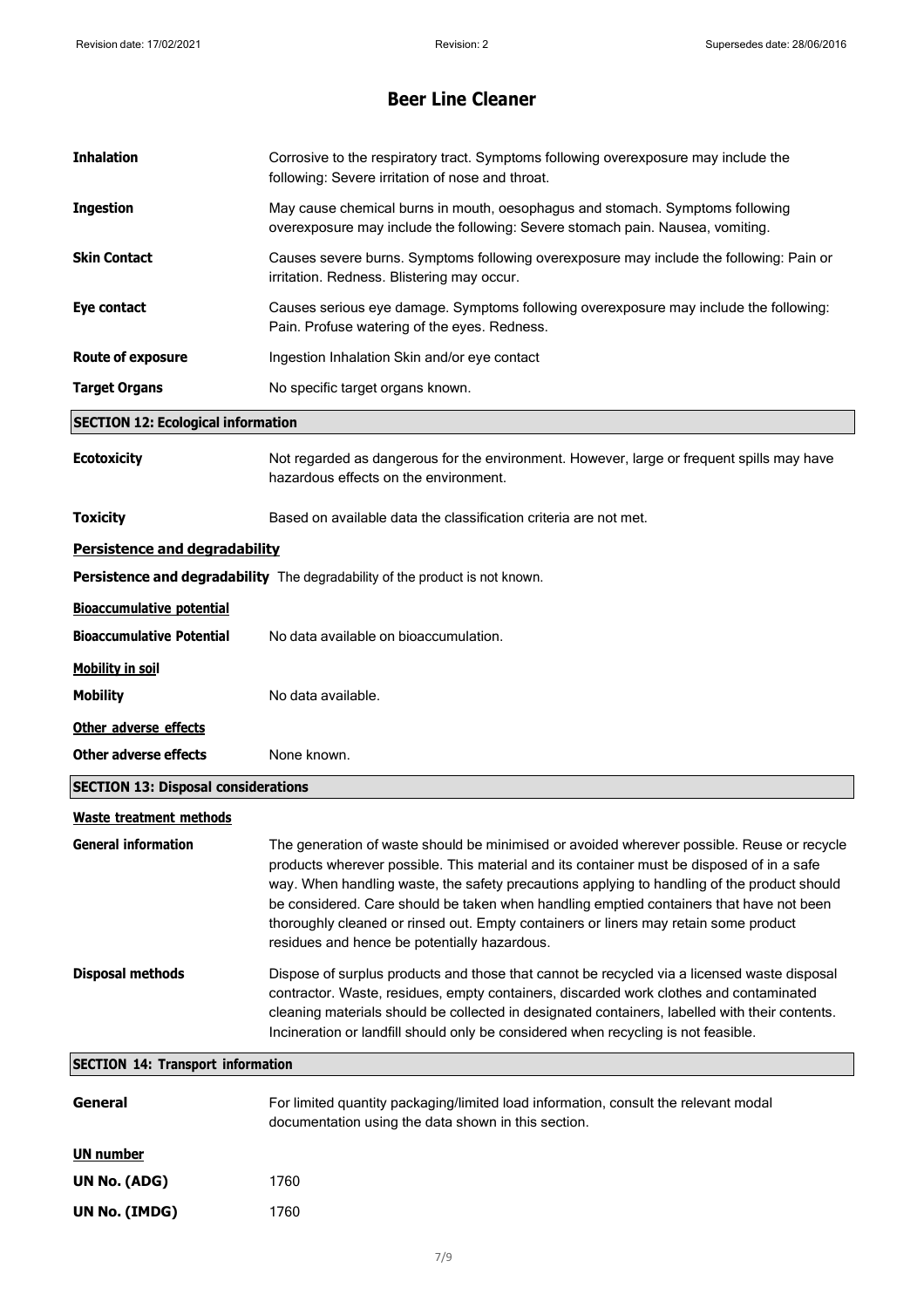| UN No. (ICAO)                  | 1760                                                                                                                         |
|--------------------------------|------------------------------------------------------------------------------------------------------------------------------|
| <b>UN proper shipping name</b> |                                                                                                                              |
|                                | Proper shipping name (ADG) CORROSIVE LIQUID, N.O.S. (CONTAINS Sodium Hydroxide, Sodium Metasilicate<br>Pentahydrate)         |
| Proper shipping name<br>(IMDG) | CORROSIVE LIQUID, N.O.S. (CONTAINS Sodium Hydroxide, Sodium Metasilicate<br>Pentahydrate)                                    |
|                                | <b>Proper shipping name (ICAO)</b> CORROSIVE LIQUID, N.O.S. (CONTAINS Sodium Hydroxide, Sodium Metasilicate<br>Pentahydrate) |
| Transport hazard class(es)     |                                                                                                                              |
| <b>ADG class</b>               | 8                                                                                                                            |
| <b>ADG classification code</b> | C9                                                                                                                           |

| <b>ADG label</b>           | 8 |
|----------------------------|---|
| <b>IMDG class</b>          | 8 |
| <b>ICAO</b> class/division | 8 |

**Transport labels**



### **Packing group**

| ADG packing group         |  |
|---------------------------|--|
| <b>IMDG packing group</b> |  |
| <b>ICAO packing group</b> |  |

### **Environmental hazards**

**Environmentally hazardous substance/marine pollutant** No.

### **Special precautions for user**

Always transport in closed containers that are upright and secure. Ensure that persons transporting the product know what to do in the event of an accident or spillage.

| <b>EmS</b>          | F-A, S-B |
|---------------------|----------|
| <b>Hazchem Code</b> | 2X       |

**Transport in bulk according to** Not applicable. **Annex II of MARPOL 73/78 and the IBC Code**

### **SECTION 15: Regulatory information**

### **Inventories**

**Australia - AICS**

None of the ingredients are listed or exempt.

### **SECTION 16: Any other relevant information**